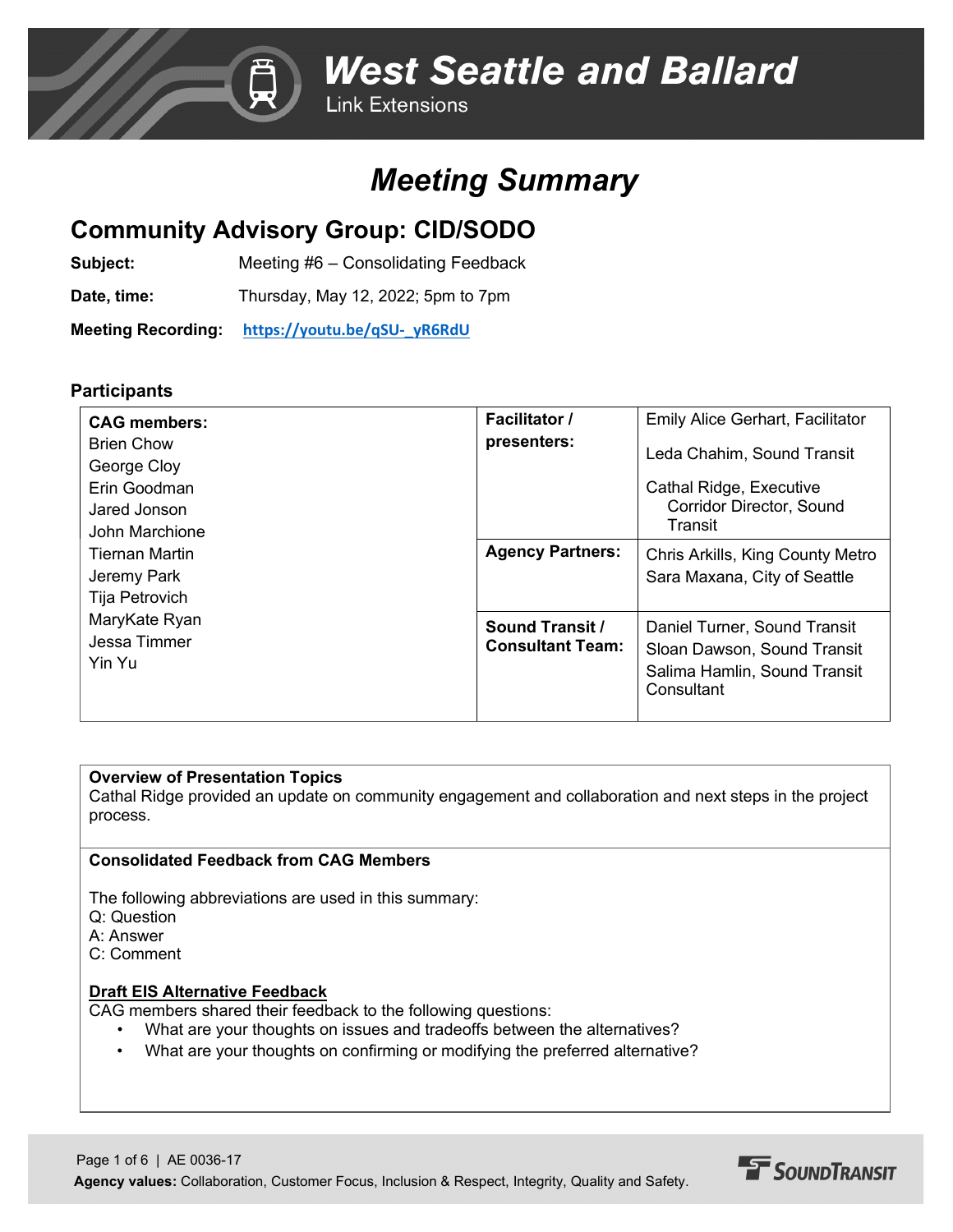

**West Seattle and Ballard Link Extensions** 

#### *SODO segment*

**C:** (Brien Chow) I'm not too familiar with the SODO area because I've been really concentrating on the CID. The only thing I'd throw in there is if there's an alternative to the CID choices, looking to possibly go into the SODO area to move the CID station. Other than that, I hope Sound Transit does the best thing for the neighborhoods.

**C:** (Erin Goodman) It was really challenging for SODO to participate in the process because of the splitting of SODO in half. With half of SODO in the West Seattle line, where Lauren represented us, and half here, it took us a long time because there are elements to it that impact businesses separately. We finally came together around a consensus of what was the "least worst" which is not exactly where we want to be. We do not have a preference on some of the other things but one of the things that people got around was station location. As you're fully aware, the current SODO station is an underperforming station due to some of its design elements being in the middle of a block. So, what SODO would like to suggest is that we move forward with station option 1B. One of the benefits of this is it's one of the station options connecting to all of the proposed CID stations, so that therefore you can think about SODO without thinking about all the other neighborhoods. The key reason for this is that it shifts the station down to Lander Street. With the completion of the Lander St bridge overpass in 2020, that became the major east-west connector in SODO to our major employment center around 1st Avenue. Between the Homeplate building and the Starbucks center, the majority of people that do take transit into SODO are taking it to go there. All of the other configurations would put people coming out in the middle of the block, and these are SODO blocks, that are just too long. The SODO BIA and all of SODO would really like to see station alternative 1B.

**C:** (MaryKate Ryan) Thanks for having me while Kathleen is on vacation this week. Historic South Downtown does not have a preferred alternative in SODO but our primary questions around SODO's location revolve around two factors: 1) How construction and operations will eventually long-term effect the very different traffic patterns that SODO has versus the CID or Pioneer Square and 2) how will this affect Metro? We have listened very carefully to what the SODO BIA and other SODO neighbors have had to say about this, but also to Metro and their concerns about the location. Rather than a preferred alternative, we do have some additional questions which we raised in our letters about those two aspects.

**C:** (Jared Jonson) Regarding SODO station, I do not have a preferred station option.

**C:** (John Marchione) I favor 1B because it gives the greatest flexibility going north and south from there. Erin's comments about people accessing the stations, I agree with also.

**C:** (Tiernan Martin) No comment on the SODO station.

**C:** (Jeremy Park) I second what Erin said about the 1B option, being that we are a business that relies on traffic being able to move freely in that area as well as people being able to use the station. Making the station more usable is better for us and especially our customers.

**C:** (Tija Petrovich) I'm going defer to SODO folks.

**C:** (Jessa Timmer) I will also defer to our friendly neighbors to the south, the SODO BIA, for their comments for this alternative.

**C:** (Yin Yu) No comment.

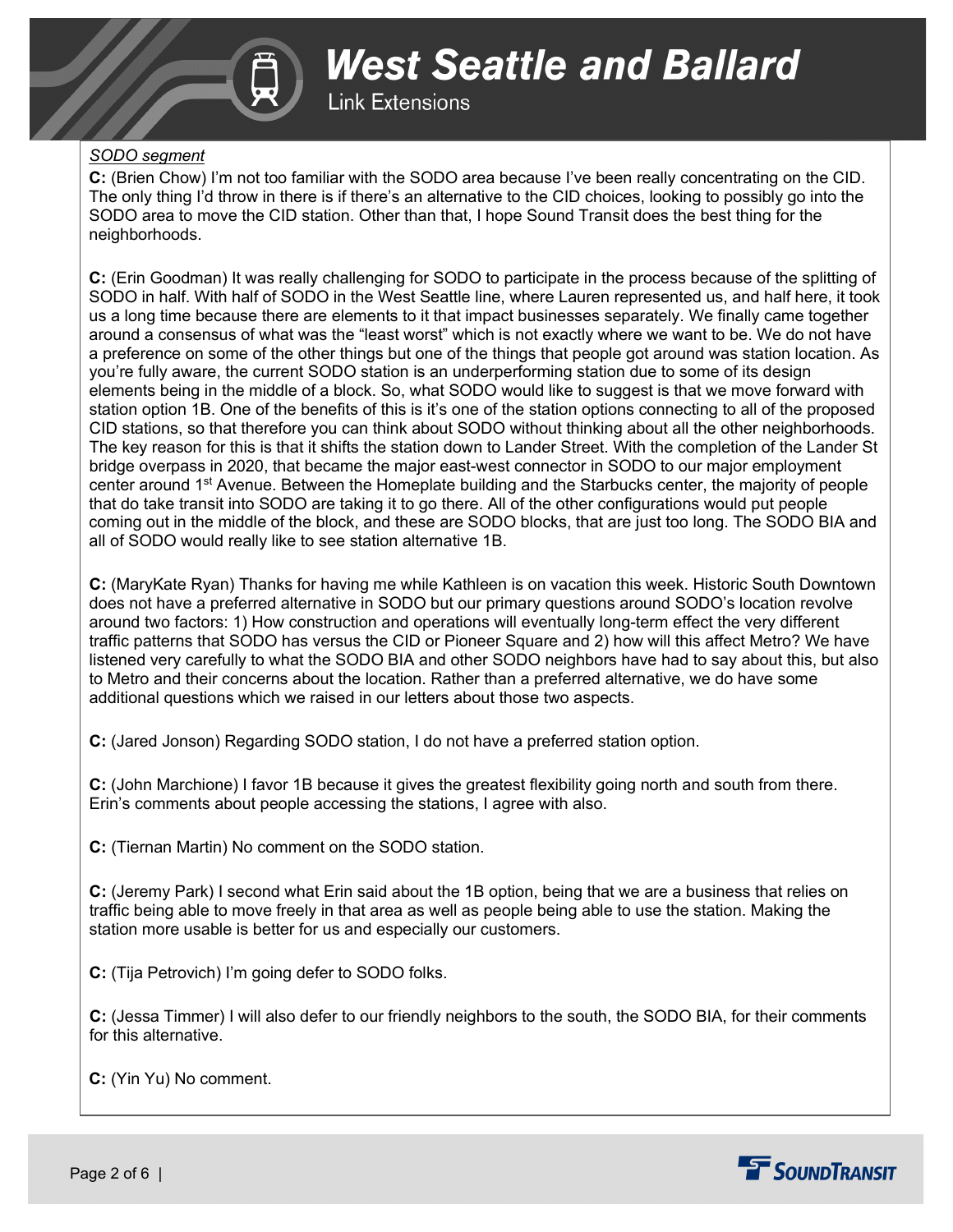

**Link Extensions** 

#### *CID Segment*

**C:** (Brien Chow) I'm sure you're all aware that we prefer the 4<sup>th</sup> Avenue because there are too many human costs if it's on 5<sup>th</sup> Avenue. It's an area that should be saved and not disturbed. There are too many things that are going to go on in Chinatown that will destroy the neighborhood if  $5<sup>th</sup>$  Avenue is picked. 5th Avenue would have construction in our neighborhood for 8, 9, 10 years. Business in the CID would not be able to withstand the construction terror that goes on. For the first 3 years, there would be a number of businesses that would go out of business. There's a lot of human costs that are going to come with a 5th Avenue choice. This new ventilation facility would go on 100 years. To bring in good air to the tunnel and to bring out bad for 100 years is just not right for everyone that lives in the neighborhood.  $4<sup>th</sup>$  Avenue has much better opportunity to not affect the neighborhoods like the one on  $5<sup>th</sup>$  Avenue will. During construction, you have digging up dirt-- every 10 minutes dump/hauling trucks would go through the community causing noise and dust and everything bad that comes with tunneling dirt coming out of the ground every 10 minutes, going on 7:30 to 10:00 at night. It's a bad environment. All the construction that happens during those 8 years will keep people away from Chinatown, the CID. It only takes 3 years to kill a business. If there is a CID left after construction, you're going to surprise a whole lot of people. When you have the streetcar coming off Jackson down 7th during those 8 years, that cuts right in half with total construction going on in the whole neighborhood. Our seniors are going to be stuck in their apartments because of the construction. The good thing is we have a choice of going to 4<sup>th</sup> Avenue. I would like to see more studies of somewhere besides 4<sup>th</sup> or 5<sup>th</sup> Avenue with an outside consultant with fresh eyes and come up with a different way to have the 5th Avenue station put somewhere else. I understand the cost and impact on the bus depot, but again  $5<sup>th</sup>$  Avenue's human costs are too much. This is the last Chinatown. Three times Chinatown's been moved from the docks to  $2<sup>nd</sup>$  Avenue and the area right now, a historic district. The CID is home to an Asian culture. You have Japantown, Little Saigon, and Chinatown and all the different cultures that make up this unique area. It's just not right. The big concern I have is the ventilation facility that's going to be spewing bad air into the neighborhood for 100 years. There's no answer Sound Transit can provide to reassure me that that's not going to happen because a ventilation system is put in a tunnel for a purpose. It's to bring out the bad air. I want to thank the committee for putting up with my emotional comments in the past. I am emotional because this is our heritage in Seattle. We have nowhere else to go. If the great state of Washington loses their Chinatown, Japantown, Little Saigon, it's just not right and that's what happens if you go down 5<sup>th</sup> Avenue. You will lose the three neighborhoods. I've lived here all my life and never had to put up such a difficult fight to stop something so wrong to our community. You just need to find a different answer and not go down 5<sup>th</sup>. I don't blame you Leda for any of this, you are the messenger. I appreciate you doing all the things you've done to try to help us get the message to Sound Transit that 5<sup>th</sup> Avenue is not the right way. Thank you.

**C:** (Erin Goodman) In terms of the alternative that is chosen, I want to defer to my CID and Pioneer Square neighbors to the north. But I do want to take a moment and speak to some of what Brian said. He's absolutely right; this is a 10-year construction period, that is not a temporary condition, that is a permanent condition. We need to be designing a route for 100 years. We also need to think about what we want the area to look like in 100 years. He's absolutely correct; a Seattle without a vibrant active International District and Chinatown is not Seattle. It's really important that Sound Transit work with this community to go with a selection, whether it's one of these or alternate one to be determined, that has the least impact to this historic and important community.

**C:** (MaryKate Ryan) I don't think anyone's addressed the Deep options. HSD does not think the Deep options meet the purpose and needs stated in the DEIS. They don't promote a good rider experience for the next 100 years, they don't address the connectivity needs. The preferred alternative that the HSD Board chose was  $CD-1A$ , the  $4<sup>th</sup>$  Ave Shallow option. Connectivity is definitely at the top of the list of positive reasons to choose 4th. It has the potential to improve mobility and connectivity between the two neighborhoods we serve--the CID and Pioneer Square—and has the potential to activate the Jackson Hub area between King Street and Union Stations that our two communities have been working on for a number of years. We see a

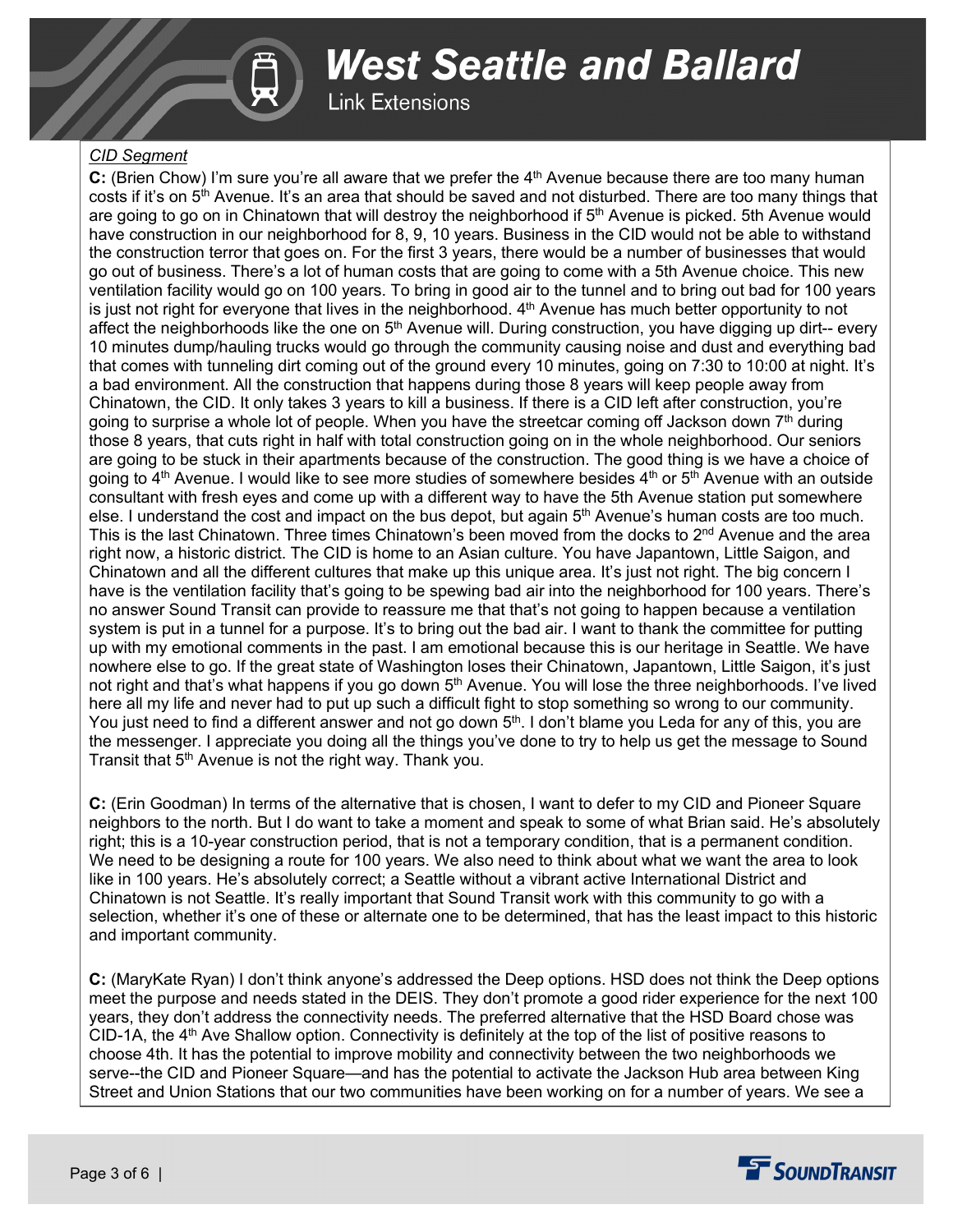# **Link Extensions**

lot of opportunities that could be capitalized on if the 4<sup>th</sup> Avenue Shallow alternative is the project that's chosen to be built. Additionally, we don't believe that with the information provided, that the effects of the  $5<sup>th</sup>$ Avenue alternatives on the CID are mitigable at this time. There's too much eating away at the edge of the district and that's just from the physical standpoint. We prefer the  $4<sup>th</sup>$  Avenue alternative. Beyond the connectivity, there's a potential for increasing pedestrian safety and the reactivation of Union Station is a long-stated goal for both of the communities that we work with. We have a lot more to say in our letter which is on our website.

**C:** (Jared Jonson) I want to echo MaryKate. From SCIDpda's perspective, the Deep alternatives should not warrant any further study. We also believe they do not support the long-term visions nor do they operationally work the best, so we do recommend these be removed from further study. For the remaining Shallow options, we did not identify a preferred alternative because we don't feel there's enough information about 4<sup>th</sup> Avenue. Of the remaining options, 4<sup>th</sup> Avenue is by far the least impactful to the CID. It's businesses and residents and property owners agree with MaryKate and HSD that 4<sup>th</sup> Avenue Shallow does increase the potential for connectivity between the neighborhoods in terms of supporting that long-term end condition for the station area. We do believe that 4th Avenue is that alternative. The CID as a neighborhood has been bisected and been impacted by infrastructure projects every decade for the last six decades and this next project is probably going to be the next one. The mitigation strategy needs to be centered on community and include residents, businesses, property owners and other stakeholders within the neighborhood and it needs to take into account that past harm that's been done to this neighborhood. Is that the full responsibility of Sound Transit? No, I don't think it is, but between Sound Transit, King County… *[inaudible]…* on this historic neighborhood and its existential crisis that it faces with this next infrastructure project, I think those things need to be taken into account.

**C:** (John Marchione) I appreciate and respect everyone's comments. The Draft EIS is large both geographically and substantially in terms of the information to go through, just for the CID part, let alone from West Seattle to Ballard. We, the public stadium authority, don't think there's enough technical analysis to select a preferred alternative. We would like to see additional analysis about what the detours would be for the various scenarios. The Draft EIS identifies which streets traffic might go to, but it doesn't look at cumulative effects or what detour routes would be—just identified roads, it didn't have any structure. We at the stadium provide a number of high-impact single-event occurrences. So, traffic involving a full stadium is not analyzed anywhere in the Draft EIS. But because of our volume, we are not in favor of the Deep alternatives because we don't believe that the elevators could get –when 69,000 people let out-- up and down and on transit fast enough. Besides traffic mitigation during construction, what would traffic be like if 4th was built because of the reduction of the lane—we didn't find that analysis either. Having detour plans are things we'd like to see to make a decision. The other thing we'd like to see is a mitigation plan for the small business disruption for any of these scenarios, or at least the surface scenarios. If I was a small business, it would be hard to know what's going to happen to me or what Sound Transit is thinking in terms of mitigating and is it really going to be 9 years? In some cases, yes. In some cases, it looks like road closures are 6 months. There's a deeper mitigation and impact analysis for the small businesses that would help make the decision.

**C:** (Tiernan Martin) Thanks Leda and Sound Transit staff for leading the CAG all these months. I don't have a preferred alternative for CID alignments, but I'll share some observations of the tradeoffs of the different alternatives. Most of these will be what you've heard before from folks like MaryKate and Jared. For the Deep options, both on 4th and 5th Avenue, I don't think those are serious options when you think about the 100 year lifecycle of this infrastructure investment. If you look 100 years into the future for our neighborhood, I don't think that designing elevator-only access to the stations fits with the type of connectivity and mobility that we would want to have so those should be taken off the table and that leaves a couple of Shallow options. For those on  $5<sup>th</sup>$  Avenue, both the one along 5th and diagonal, the amount of impact that you're talking about, both direct in terms of displacing businesses temporarily and permanently, and the indirect

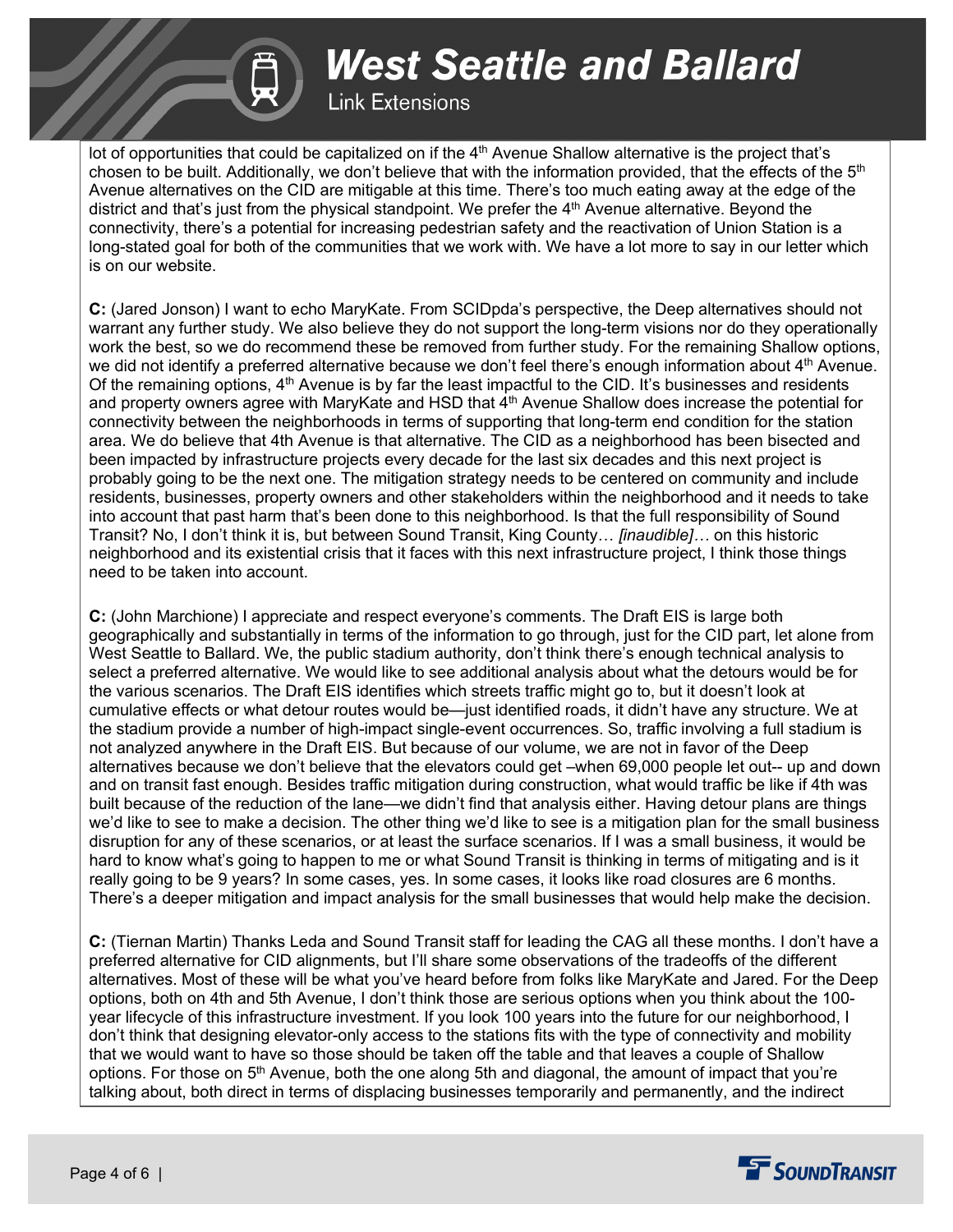**Link Extensions** 

impacts that would occur from having the construction of the station go on in the core of the historic Chinatown portion of our district, are just not something we should support for the vitality of our neighborhood. I don't think that option fits with the values that we hold here and that Sound Transit has been talking about especially from a racial justice standpoint. That leaves us with the 4<sup>th</sup> Avenue Shallow alternative which I agree is the least impactful, in the negative sense of the word, on the neighborhood. That said, there are still serious concerns that come up with that option including the displacement of residents of an apartment building on the corner of 4<sup>th</sup> and Jackson. I don't think we should forget about those people in our analysis. The length of the construction impacts for that alternative are concerning because 4<sup>th</sup> Avenue will need to be closed while the viaduct is removed. Where does the traffic go? What I would like to see Sound Transit do during the Final EIS is come back to the community with a lot more information about that alternative. We need to know some of the things that John just brought up. What is the Traffic Management Plan that the community can expect? From the perspective of the community, that's the key, not just what streets will it go down, but putting yourself in the shoes of small businesses and residents and visitors to the community, so we can understand those impacts. Similarly, especially for business owners, what does the mitigation plan look like from their perspective? What resources will be available to them? How will Sound Transit work with the community to make those available, filling in all the details there? Lastly, I want to say something about the station itself. We've talked about the potential to reactivate Union Station which would be really wonderful with the 4th Avenue Shallow alternative tying in with the Jackson Hub station area concept. When we talk about 100 years in the future, we need that space for people not just for the cars and the trains that run beneath it. That's an understudied aspect of this alternative that I think would be a good use of time and staff resources during the Final EIS period. I also really want to look at some of the negative impacts that station would have like a very large ventilation structure placed on the northwest corner of the Union Station plaza. Not just showing us where that is, but what are some alternatives that would be less impactful to the community so that the station is a celebrated public space and doesn't have compromising features. Those are some of the things that I hope Sound Transit will look at in the next step of this process.

**C:** (Jeremy Park) I would defer any comments to the CID people.

**C:** (Tija Petrovich) In looking at the 4<sup>th</sup> and 5<sup>th</sup> Deep, they don't seem like good rider experiences, they rely on elevators that fail, long transition times and that's not why anyone takes these modes of transportation. I would take both of those out. The 5<sup>th</sup> Shallow seems really hard on the CID—the businesses, the residents, some of the historic buildings and I don't see it offering any change to our existing Pioneer Square light rail station. That leaves 4<sup>th</sup> Avenue [Shallow] as the top choice for what's offered. While longer in construction, I think it will have the most use from Pioneer Square and from the CID. For people coming into Seattle, like using Amtrak and other modes, they will also have a connection which seems good. It will reactivate Union Station, something we've been trying to do for a long time. It offers public realm upgrades and opportunities. In asking for the choice of alternatives, I want to ask for more information in return. There's going to be high volume uses during events—Pioneer Square, CID, how does it affect us? I would like to see more study, more analysis for alternatives for the traffic management plan. So, in asking for a choice, I can tell you 4<sup>th</sup> Shallow but would also like a lot more information.

**C:** (Jessa Timmer) Thank you to Sound Transit staff for pulling these meetings together. This is a hefty topic with a lot of opinions and information so thank you again for making it palatable for us. Long-term, Pioneer Square prioritizes the pedestrian connection to this project. When we were looking at the Draft EIS, we understand that 4th Avenue viaduct rebuild, when viewed alone, is a disadvantage. However, we do see opportunity and potential there in reconnection of the neighborhoods, reconnection of the CID to the waterfront, better access to the ferry terminal and cruise terminal, the new waterfront transportation network. We also support Union Station activation as a transportation hub with economic development potential for both neighborhoods. The Deep options on both 4th and 5th are untenable from a regional transit perspective and a neighborhood perspective. A new station with elevator-only access will require queuing into the